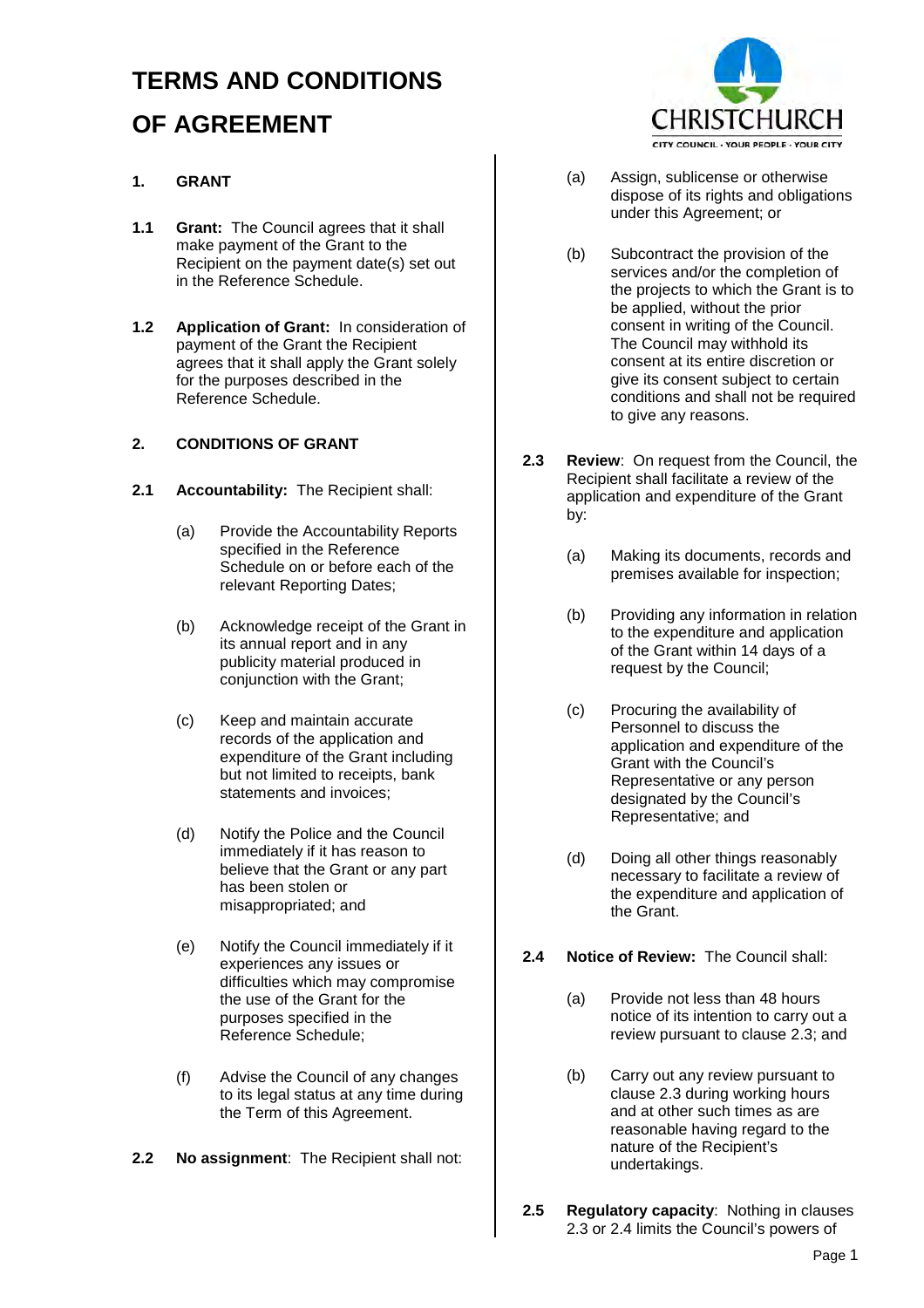inspection under any enactment or any of the Council's powers or discretions while acting in its regulatory capacity under the Resource Management Act 1991, the Building Act 2004 or any other enactment or regulation.

#### **3. GRANT PUBLICITY**

**3.1** The Recipient acknowledges that the Council may include details of the Grant in public announcements or statements.

#### **4. CO-OPERATION**

- **4.1** The parties to this Agreement agree to collaborate to ensure the Grant is used in the most efficient way possible. To this end the parties agree that the following principles will be fundamental to the relationship:
	- (a) **Integrity** both parties will act with honesty and in good faith and ensure the wider interest, unique status, circumstances and reputation of the other party is respected and given full consideration at all times.
	- (b) **Open Communication** both parties will listen, talk and engage with each other openly and promptly including clear and timely written communications.
	- (c) **Accountability** both parties recognise the need for clear lines of accountability in the contracts and arrangements between the parties.
	- (d) **Innovation** both parties will build on successes and encourage new approaches and creative solutions.

## **5. MEETINGS BY REPRESENTATIVES**

5.1 The Recipient and the Council shall each appoint a representative who shall be authorised to give and receive all directions and instructions in connection with the matters set out in this Agreement. The Recipient's Representative and the Council's Representative agree to meet as reasonably required by either party in order to discuss the matters set out in this Agreement and organising the Grant. The Recipient's Representative shall make him or herself reasonably available to

attend such meetings at his or her own cost.

## **6. TERMINATION**

- **6.1 Term:** This Agreement shall be for the Term specified in the Reference Schedule.
- **6.2 Material Breach:** Either party may terminate this Agreement immediately if the other party commits a material breach of this Agreement and fails to remedy the breach within 14 days after being given written notice to do so.
- **6.3 Termination by Council:** The Council may terminate this Agreement immediately if:
	- (a) the Recipient fails to comply with its obligations under this Agreement and continues to fail to comply with such obligations after requests from the Council to do so;
	- (b) the Recipient ceases to be able to pay its debts as and when they fall due, becomes bankrupt or goes into liquidation, ceases to carry on business in the ordinary course, or has a receiver or manager, a liquidator, an administrator or other like person appointed in respect of any of its assets;
	- (c) the Recipient, by any means whatsoever, causes the image or reputation of the Council to fall into disrepute;
	- (d) the Council determines that in its reasonable opinion the provision of the services and/or the completion of the project to which the Grant is to be applied will not proceed or be completed, for any reason whatsoever, whether or not within the control of the Council.
- **6.4 Liability to Recipient:** The Council shall be under no liability to the Recipient or any other person to pay any compensation or damages for any loss that the Recipient may suffer arising out of termination under this clause 6.
- **6.5 Grant:** On termination or expiry of the Term of this Agreement the Recipient shall immediately refund any part of the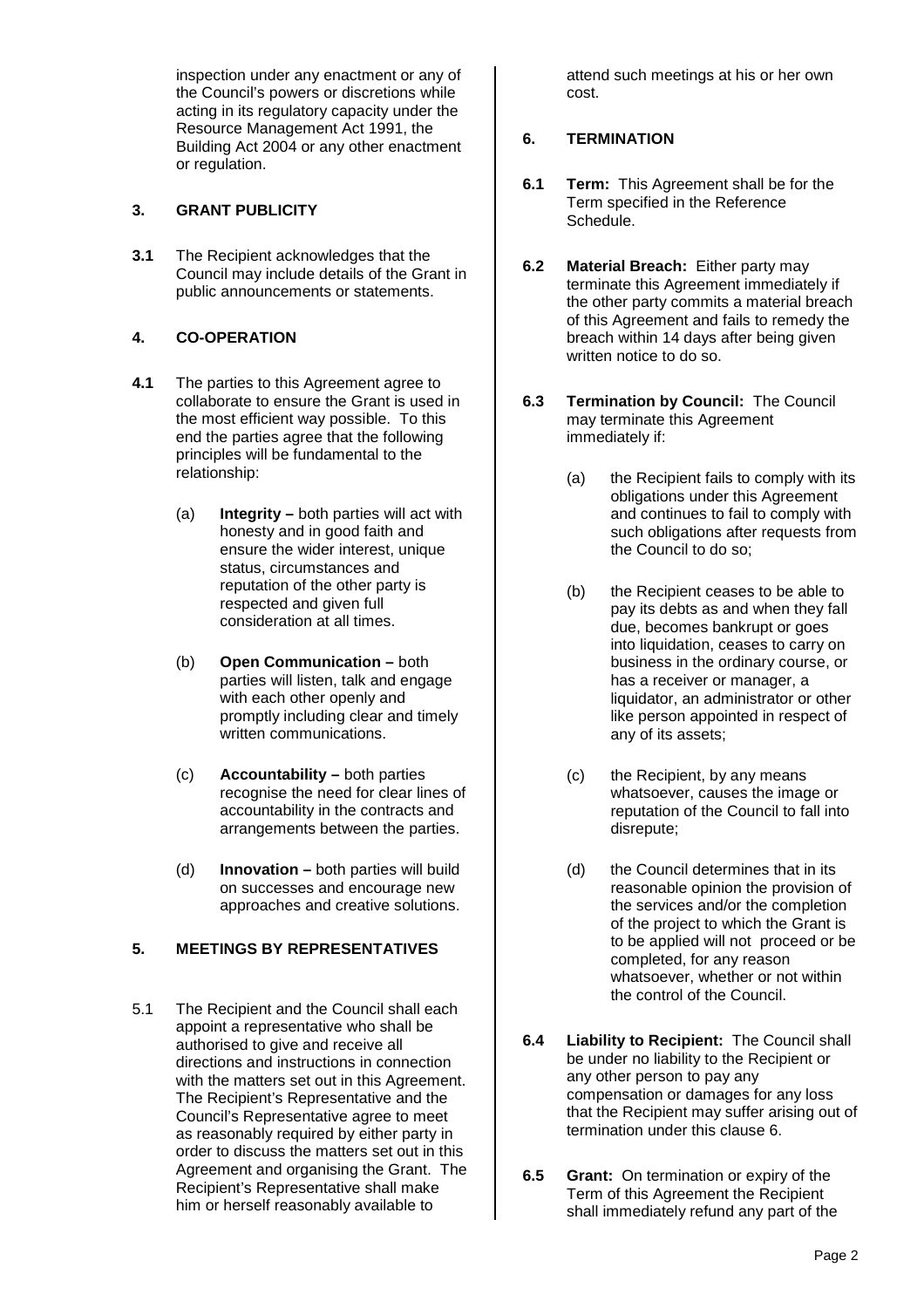Grant that remains unutilised. If the parties cannot agree, clause 8 shall apply.

**6.6 Accrued Rights:** Except as expressly provided in this Agreement, the termination or expiry of this Agreement shall not prejudice the rights of either party accrued prior to the date of termination or expiry.

#### **7. INDEMNITY**

7.1 **Indemnity:** The Recipient indemnifies the Council in respect of all costs (including legal costs), claims, liabilities, losses, damage and expenses suffered or incurred by the Council and any other person claiming through the Council as a direct or indirect consequence of any unlawful, negligent, tortuous, criminal, reckless or dishonest errors, acts or omissions of the Recipient in the performance of its obligations under this Agreement.

#### **8. DISPUTE RESOLUTION**

- 8.1 **Negotiation:** Should any dispute or difference arise between the parties concerning this Agreement, the parties agree that they will, in good faith, endeavour to resolve the dispute by consultation and negotiation between representatives of each party.
- 8.2 **Arbitration:** If the dispute cannot be resolved by representatives of each party within 14 days after the date the dispute arose, then either party may refer the dispute to be determined by a sole arbitrator appointed by the parties. If the parties cannot agree upon such appointment, an arbitrator shall be appointed by the President for the time being of the Canterbury District Law Society who will act in accordance with the Arbitration Act 1996 and the express provisions of this clause will prevail in the event of any inconsistency with the Arbitration Act 1996 to the extent permitted by law.

## **9. NOTICES**

9.1 **Notice in Writing:** Any notice, or other communication under this Agreement is to be in writing and is to be made or given by facsimile, personal delivery or by post to the addressee at the facsimile number or address set out in the Reference Schedule. Any changes to the notice

details set out in the reference Schedule shall be immediately notified to the other party.

- 9.2 **Receipt:** No notice or other communication will be effective until received. A notice or other communication will be deemed, in the absence of proof to the contrary, to have been received by the party to whom it was sent:
	- (a) in the case of personal delivery, when delivered;
	- (b) in the case of a facsimile, on the working day on which it is transmitted and a transmission confirmation report is received from the machine on which it was transmitted, provided that if a facsimile is transmitted after 5.00pm (in the place of receipt) on a working day, or not on a working day, then the facsimile will be deemed to have been received on the next working day;
	- (c) in the case of a letter, on the  $5<sup>th</sup>$  day after posting via fast post or airmail.

## **10. GENERAL**

- 10.1 **Council as Local Authority:** The Recipient acknowledges that the Council, in terms of its regulatory function as a Local Authority, is obliged to act as a Local Authority and not as a party to this Agreement. Nothing in this Agreement will affect the Council's rights, powers, duties and obligations in the exercise of its functions as a Local Authority, and the rights, powers, duties and obligations of the Council under all public and local statutes, district plans, by-laws, orders and regulations may be fully exercised as if this Agreement had not been executed by it.
- 10.2 **Force majeure event**: A party will not be liable for any failure to perform its obligations under this Agreement to the extent that failure is due to factors outside its reasonable control, including but not limited to acts of God, war, fire, electricity, failure or third party industrial actions.
- 10.3 **Entire agreement**: This Agreement is the entire agreement between the parties in relation to the matters set out in it. It replaces all earlier negotiations, representations, warranties,